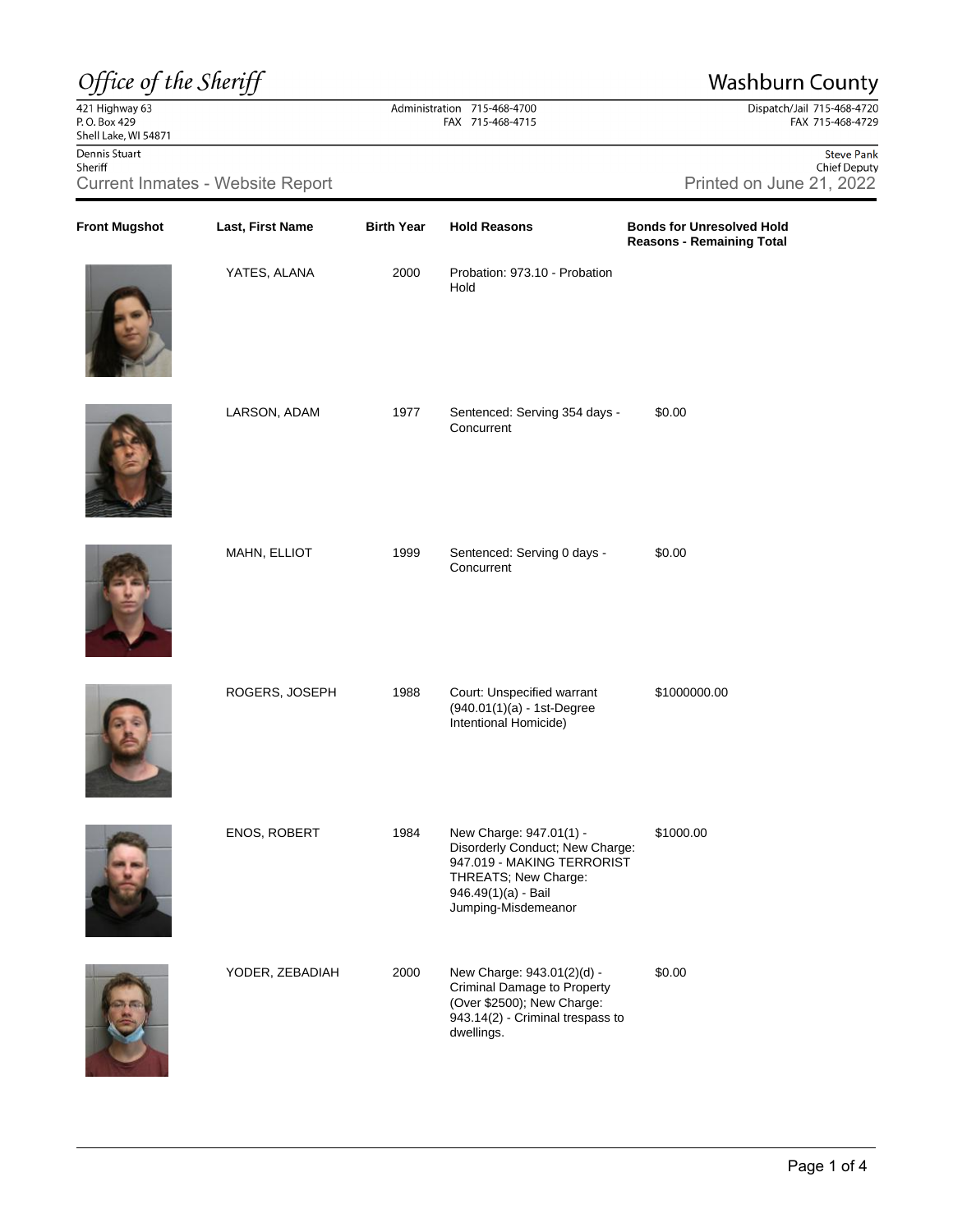| <b>Front Mugshot</b> | Last, First Name   | <b>Birth Year</b> | <b>Hold Reasons</b>                                                                                                                                                                                                                                                                                                                                                                                                                                 | <b>Bonds for Unresolved Hold</b><br><b>Reasons - Remaining Total</b> |
|----------------------|--------------------|-------------------|-----------------------------------------------------------------------------------------------------------------------------------------------------------------------------------------------------------------------------------------------------------------------------------------------------------------------------------------------------------------------------------------------------------------------------------------------------|----------------------------------------------------------------------|
|                      | WOODFORD, TONY     | 1985              | New Charge: 301.45(6)(A) -<br>Violation of Sex Registery - 2<br>Counts; New Charge:<br>946.49(1)(a) - Bail<br>Jumping-Misdemeanor; New<br>Charge: 948.05(1)(a) - Child<br>Sexploitation-Employ, Use, Induce<br>- 2 Counts; New Charge:<br>948.11(2)(a) - Expose Child to<br>Harmful Material; Probation:<br>973.10 - Probation Hold                                                                                                                 | \$5000.00                                                            |
|                      | SHILTS, ADAM       | 1979              | Sentenced: Serving 81 days -<br>Concurrent                                                                                                                                                                                                                                                                                                                                                                                                          | \$0.00                                                               |
|                      | DULIAN, ROBERT     | 1953              | Sentenced: Serving 199 days -<br>Concurrent                                                                                                                                                                                                                                                                                                                                                                                                         | \$0.00                                                               |
|                      | SPRINGER, ALEICA   | 1988              | New Charge: 968.075 - Domestic<br>Abuse; New Charge: 940.19(4) -<br>Aggravated Battery-Intend Bodily<br>Harm; New Charge: 940.23(1)(a)<br>- 1st Degree Reckless Injury;<br>Probation: 973.10 - Probation<br>Hold                                                                                                                                                                                                                                    | \$1000.00                                                            |
|                      | BERSCHNEIDER, KYLE | 1979              | Bench Warrant: Unspecified<br>warrant issued by Washburn<br>County, WI (813.125(7) -<br>Violate/Harassment Restraining<br>Order); Bench Warrant:<br>Unspecified warrant issued by<br>Washburn County, WI<br>$(946.49(1)(a) -$ Bail<br>Jumping-Misdemeanor - 6<br>Counts); Bench Warrant:<br>Unspecified warrant issued by<br>Washburn County, WI<br>(813.12(8)(a) - Knowingly Violate<br>a Domestic Abuse Order - 6<br>Counts); Probation: 973.10 - | \$3500.00                                                            |
|                      | PEWAUSH, ANTHONY   | 1968              | Bench Warrant: Unspecified<br>warrant 2021CF000027 issued<br>by Washburn County, WI (968.09<br>- Failure to Appear)                                                                                                                                                                                                                                                                                                                                 |                                                                      |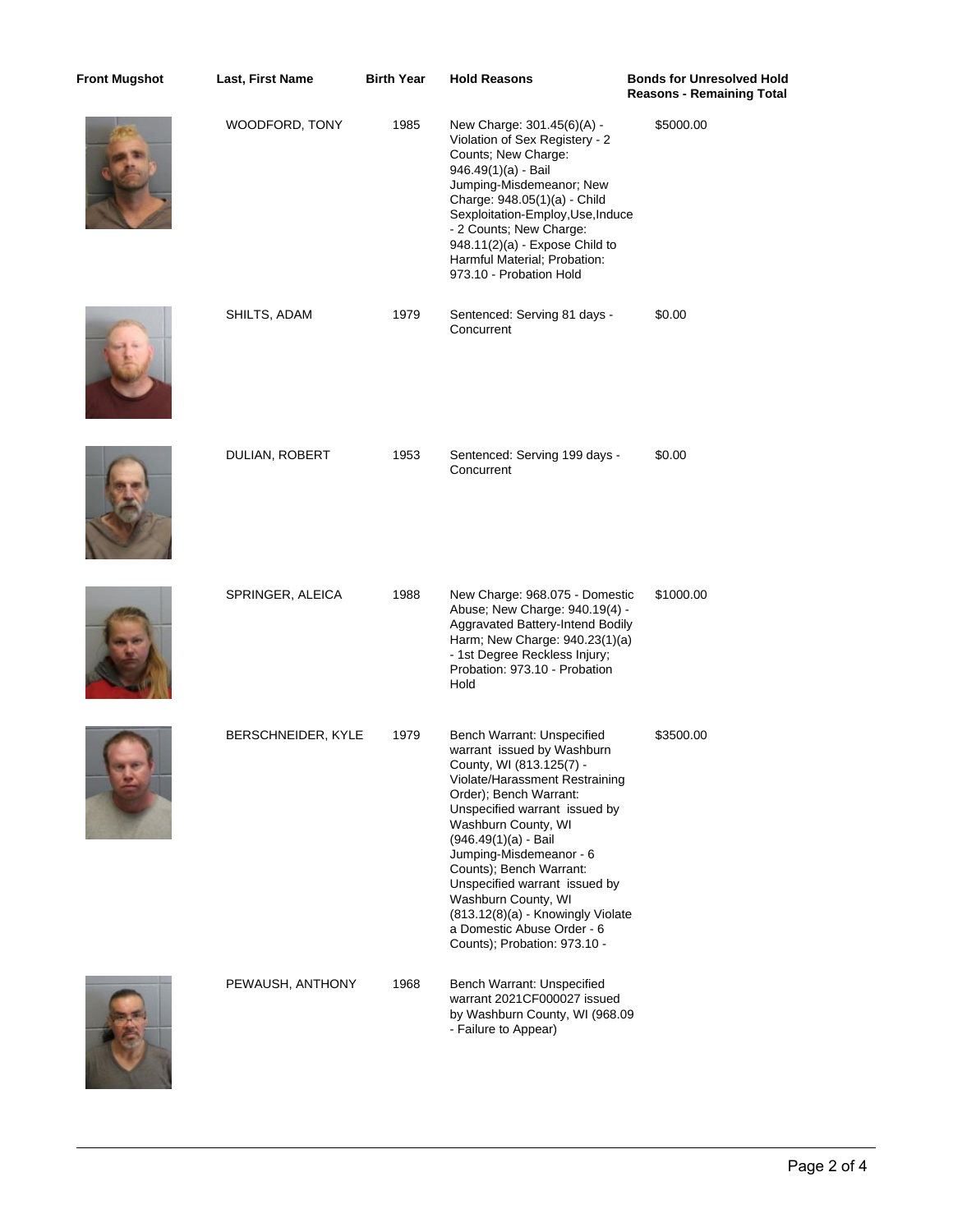| <b>Front Mugshot</b> | Last, First Name      | <b>Birth Year</b> | <b>Hold Reasons</b>                                                                                                                                                                                                                                                                      | <b>Bonds for Unresolved Hold</b><br><b>Reasons - Remaining Total</b> |
|----------------------|-----------------------|-------------------|------------------------------------------------------------------------------------------------------------------------------------------------------------------------------------------------------------------------------------------------------------------------------------------|----------------------------------------------------------------------|
|                      | EVERSON, AMANDA       | 1989              | Probation: 973.10 - Probation<br>Hold                                                                                                                                                                                                                                                    |                                                                      |
|                      | HAMER, ERIC           | 1988              | Sentenced: Serving 111 days -<br>Concurrent                                                                                                                                                                                                                                              | \$0.00                                                               |
|                      | FENNER, STEPHAN       | 1972              | Sentenced: Serving 0 days -<br>Concurrent                                                                                                                                                                                                                                                | \$0.00                                                               |
|                      | STORLIEN, JACOB       | 1980              | Bench Warrant: Felony warrant<br>17CF06 issued by Washburn<br>County, WI (968.09 - Failure to<br>Appear)                                                                                                                                                                                 | \$500.00                                                             |
|                      | <b>BELL, JACOB</b>    | 1993              | Court: Unspecified warrant<br>(943.23(2) - Take and Drive<br>Vehicle w/o Consent); Court:<br>Unspecified warrant<br>(343.44(1)(b) - Operating While<br>Revoked)                                                                                                                          | \$0.00                                                               |
|                      | <b>HIGGINS, SHAUN</b> | 1971              | Court: Unspecified warrant<br>(943.01(2)(d) - Criminal Damage<br>to Property (Over \$2500) - 2<br>Counts); Court: Unspecified<br>warrant (941.30(2) - 2nd-Degree<br>Recklessly Endangering Safety);<br>Court: Unspecified warrant<br>(940.01(1)(a) - 1st-Degree<br>Intentional Homicide) | \$0.00                                                               |
|                      | GUPTA, ROSHAN         | 2001              | Bench Warrant: Non-Felony<br>State Law warrant 2022015398<br>SM issued by BERRIEN, MI<br>(968.09 - Failure to Appear)                                                                                                                                                                    |                                                                      |